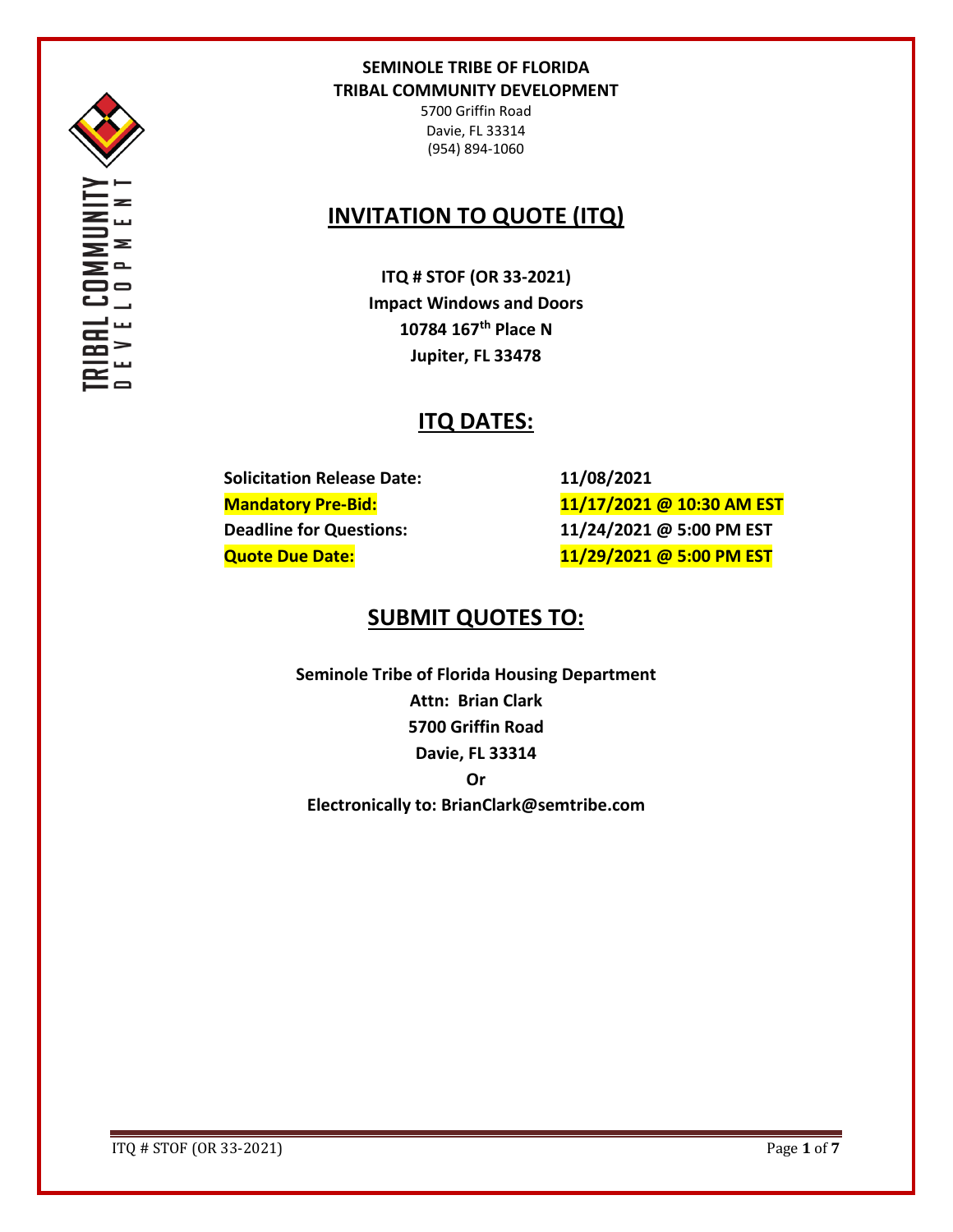5700 Griffin Road Davie, FL 33314 (954) 894-1060

## **SECTION 1: INTRODUCTION AND INSTRUCTIONS**

### **1.0 INTRODUCTION**

This ITQ provides prospective firms with sufficient information to enable them to prepare and submit quotes to the Seminole Tribe of Florida Housing Department (STOFHD) for The STOFHD is initiating this competitive ITQ to qualified Vendors who are in the business of providing General Contractor Services, capable of completing numerous job functions/services in a timely manner and therefore, seeks to enter into an Agreement with that Vendor.

### **1.1 INSTRUCTIONS**

This Invitation To Quote (ITQ) contains the instructions governing the quotes to be submitted and the material to be included therein; as well as any mandatory requirements that must be met to be eligible for consideration. All requests for clarification and/or any additional questions regarding this ITQ must be submitted via email to:brianclark@semtribe.com

 Seminole Tribe of Florida Housing Department ATTN: **Brian Clark 5700 Griffin Road Davie, FL 33314**

A mandatory pre-bid meeting at the home is scheduled for **11/17/2021 @ 10:30 AM EST**

**Only those emailed or sealed quotes received in the Hollywood Housing Department office on or before the Due Date and time will be eligible for consideration. Any quote received after the Due Date and time, regardless of the method of delivery, will be discarded**.

The STOFHD hereby notifies all bidders that if your quote is selected, you will be required to enter into a formal contract with the Seminole Tribe of Florida for the services you are bidding. You will also be required to meet all company vendor, insurance and certification requirements.

The STOFHD reserves the right to reject any or all quotes, to waive formalities or informalities, and to award contract, either in whole or in part. The right is also reserved to select minority vendors and/or vendors with tribal member ownership.

All quotes submitted become the property of STOFHD upon receipt.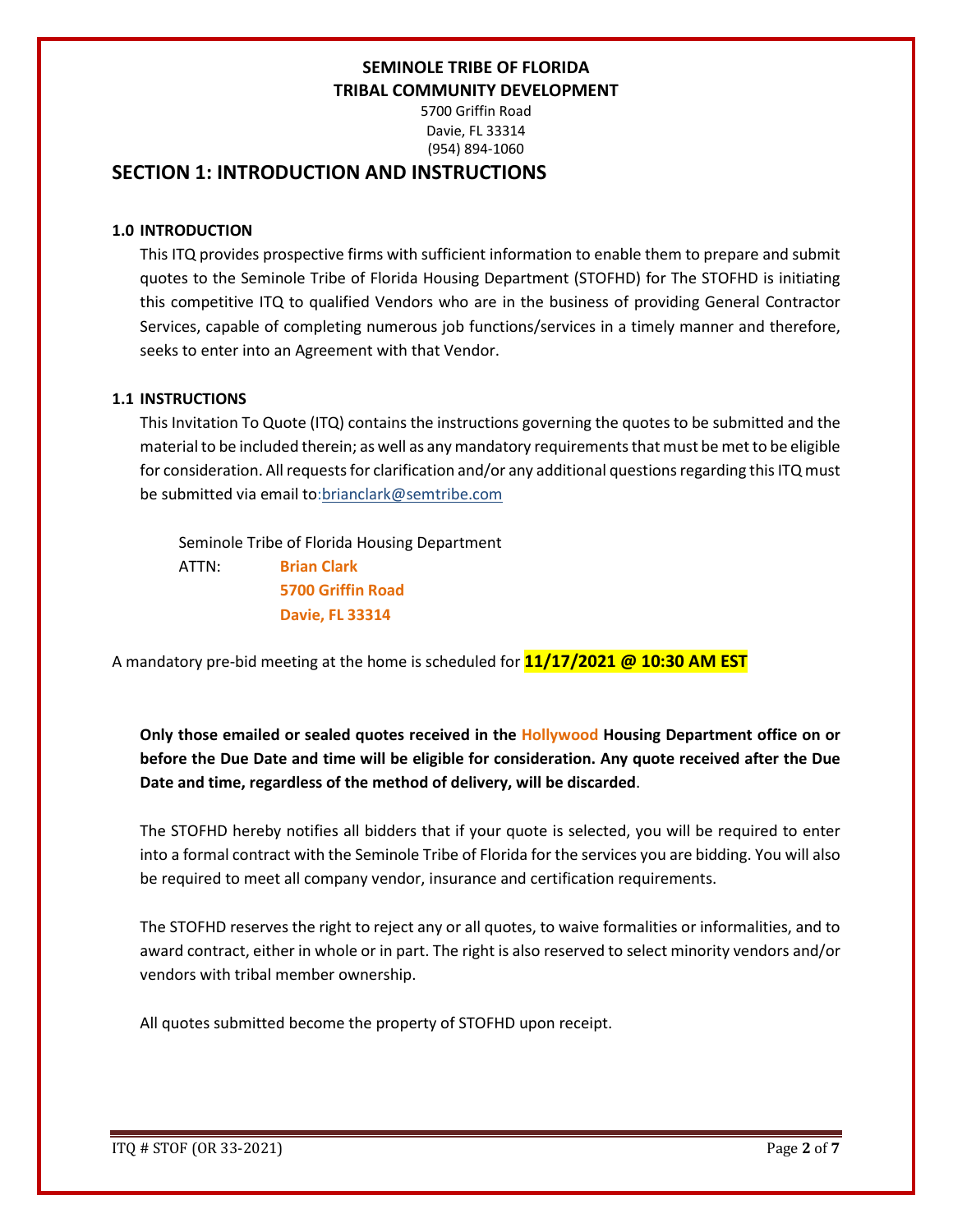5700 Griffin Road Davie, FL 33314 (954) 894-1060

## **SECTION 2: GENERAL REQUIREMENTS**

#### **2.0 OBJECTIVE**

The objective of this ITQ is to provide sufficient information to enable qualified Respondents to submit written quotes. This ITQ is neither a contractual offer nor a commitment to purchase any products or services. All information contained in the quote must be legible. Any and all corrections and or erasures must be initialed. **Each quote shall be signed in ink by an authorized representative of the respondent**. The contents of the quote submitted by the successful respondent of the ITQ may become part of the contract awarded as a result of this solicitation.

#### **2.1 SCOPE OF WORK (SOW)**

The Scope-of-Work ("SOW") contained in the Attachments describes the services expected for a Contractor to provide the STOFHD. Respondent must ensure that all such services contained in the SOW are provided for in every particular and shall meet or exceed the level of quality, availability, features, functionality, frequency, accuracy, and performance.

The silence of specifications or requirements as to any detail contained in this document or any of the attachments or exhibits, or the apparent omission from any specifications or requirements, or a detailed description concerning any point, shall be regarded as meaning that only the best commercial practices shall prevail and that only material and workmanship of the finest quality are to be used. All interpretations of the Scope of Work shall be made on the basis of this statement.

#### **2.3 NOTIFICATION**

Each respondent submitting a quote in response to this ITQ will be notified by email as to acceptance or rejection of their quote. Release of notification email should be within sixty (60) days of the quote submission date. STOFHD reserves the right to delay this action if it is deemed to be in the best interests of STOFHD.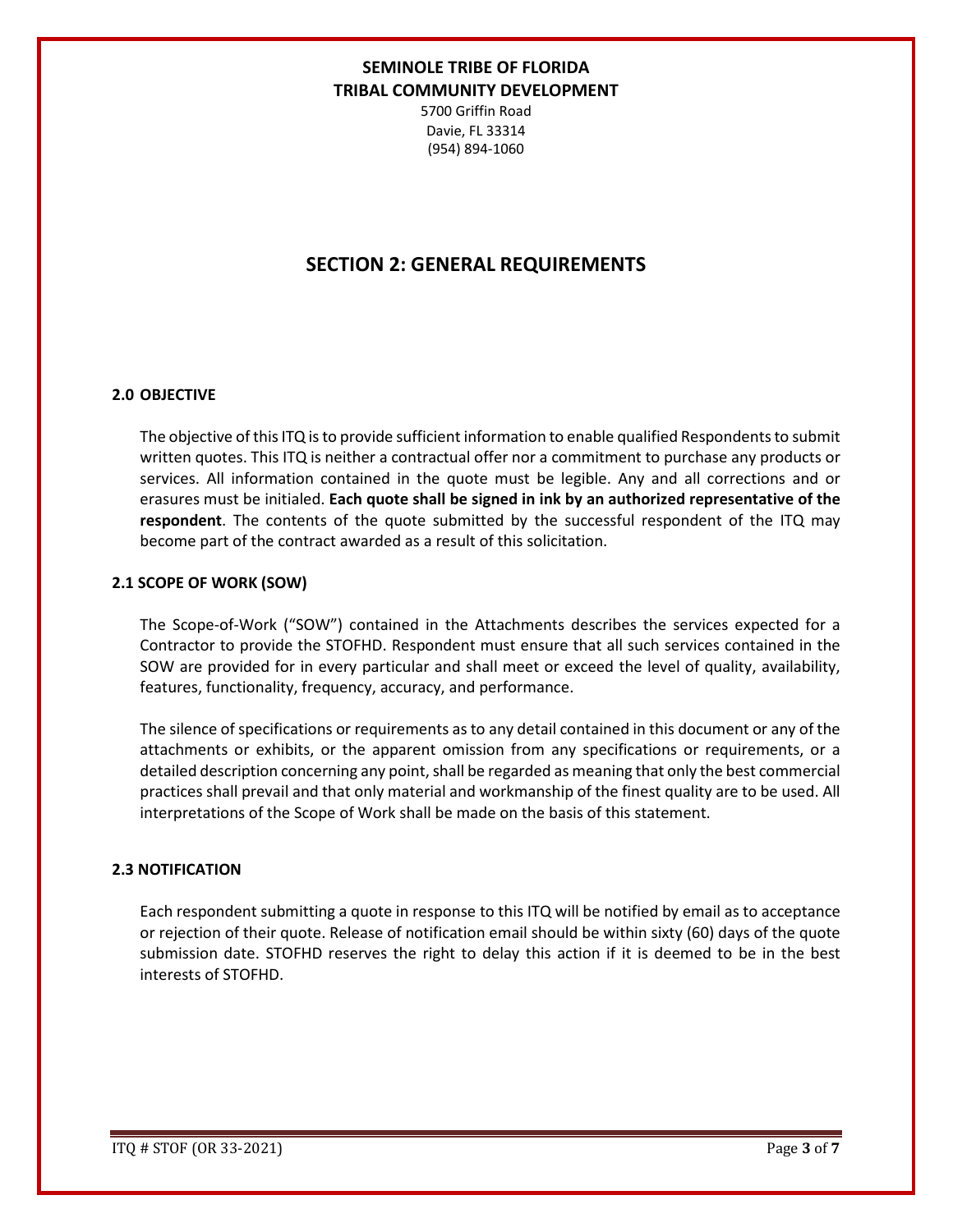5700 Griffin Road Davie, FL 33314 (954) 894-1060

# **Housing Standardized Request for Repairs/Construction**

### **Bathroom:**

- All wood cabinets are required at all times, when like for like is stated if current cabinet is particle board, include in the bid the price to replace with all wood
- Dur-rock on walls in the shower or tub area
	- o All joints, corners and around windows must be sealed with red guard
	- o Extend the Dur-rock 2' on all sides beyond the shower or tub
- Shower floor mortar bed, no foam or any other products should be used
	- o Minimum 2-4% pre-slope
- Liner should be water tested for 24 hours
	- o Minimum 6 inches
- All floor tile should be slip/skid resistant
- Shower floor tile should be a maximum of 2x2 mesh
- Provide backing for all walls inside tub/shower area between 32" and 38"
- Faucets should be Kohler or Delta
- From shower diverter to shower head piping must be copper tubing and copper fittings o Secure the diverter and pipe fittings securely
- When tiling the walls extend 2 feet passed the shower or tub
- ADA bathroom the entire bathroom must be tile a minimum of 4 feet
- All toilets must be Kohler highline
- All exhaust must be vented through the roof or soffit
	- o The exhaust fan and light for the bathroom must be on the same switch
- All paint must be high gloss

### **Kitchen:**

- All wood cabinets are required at all times, when like for like is stated if current cabinet is particle board, include in the bid the price to replace with all wood.
- All sinks should be deep double drop in sinks
- Faucets should be Delta with a pull out spray hose
- Moisture resistant (purple) drywall
- Cabinet screws should be a minimum of 2 ½ inches
	- o Efforts should be made to find a stud
- If drywall is removed from floor to ceiling, blocking must be provided for upper and lower cabinets
- All microwave and kitchen hoods must be exhausted outside

ITQ # STOF (OR 33-2021) Page **4** of **7**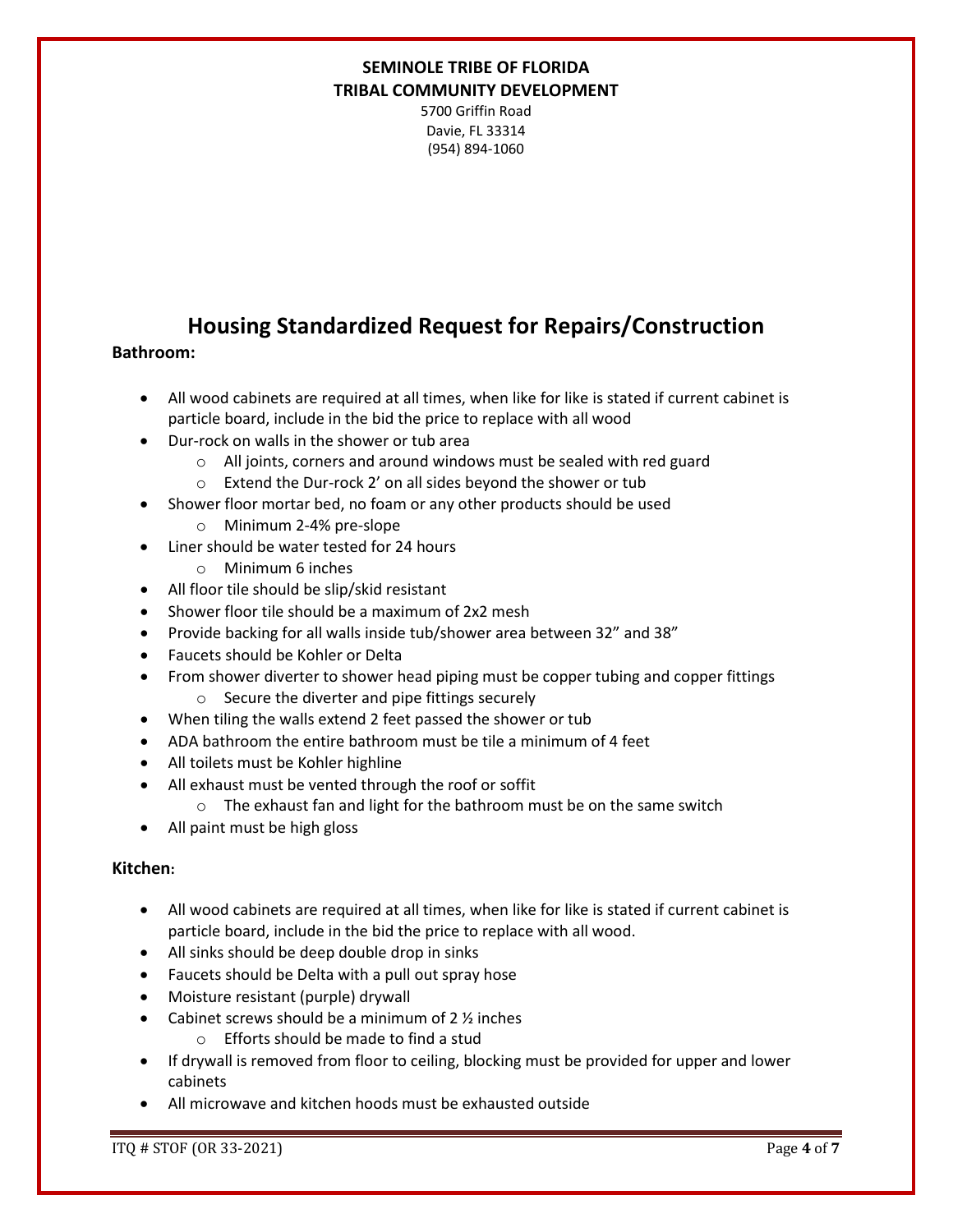5700 Griffin Road Davie, FL 33314 (954) 894-1060

### **Mechanical/HVAC:**

- All AC units must be installed on a metal stand with a secondary pan and connect float switch
- A primary float switch must be installed and connected
- When replacing duct work all joints and seams must be taped and mastic
- All new HVAC units must be a minimum of 16 seer
- All flexible ducts must be a minimum of R8 R-value
- All disconnects should be the pull type non-fuse
- Rheem, Goodman, Night and Day units preferred
- Caulk around all AC vents
- Keyed lockout caps must be on all units

#### **Water Heaters:**

- GE brand, replaced like for like gallon size
- Drain pan required
- TRV piped to the outside
- All water heaters should have a separate shut off switch
- New code required Energy conservation code chapter 4
- Heat traps are mandatory

#### **General Notes:**

- Schedules must be submitted with all bids and updated any time there is a change
- Contractors are expected to work Monday-Friday, 8:00am-5:00pm unless otherwise specified by the project manager
- When installing new drywall in bedroom, living room etc., backing must be provided for TV's being mounted on the wall
- Place a chase and an outlet at the same area where backing is located
- Seal all recess lighting, caulk the lights to the ceiling
- Caulk around all exterior lights
- All exterior light fixtures must be LED
- Any penetration that are made through the wall to the exterior must be caulked or sealed
- Any new gutters must have leaf guard
- Any roof repairs/replacement must follow Miami-Dade standards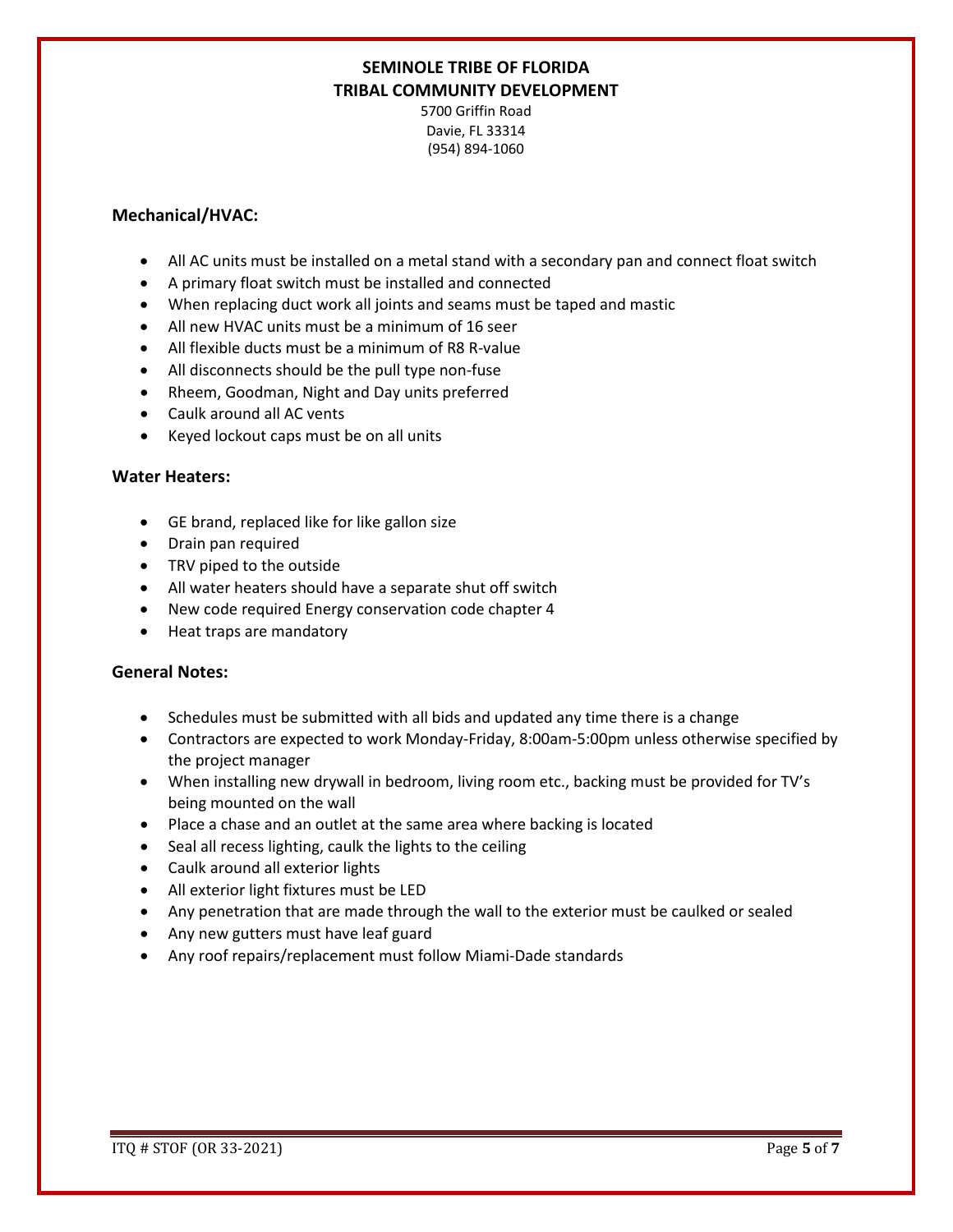5700 Griffin Road Davie, FL 33314 (954) 894-1060

# **Scope of Work Impact Windows and Doors**

- Supply all labor and materials.
- All work performed shall be as per code(s).
- Place drop cloths, wall curtains, etc. to protect existing finishes, equipment, furniture, etc.
- **Schedule of Values and proposed Schedule shall be submitted with proposals.**
- Supply all drawings/prints and any other documentation needed by the Building Department.
- Clean up jobsite daily and before the final inspection of the completed job.
- Contact Housing Department for final inspection, prior to leaving the jobsite.

## **Impact Windows and Doors**

The Seminole Tribe of Florida (STOF) Housing Department is currently accepting bids from Florida Licensed Contractors for Impact Windows and Doors project located at 3009 6338 N 40<sup>th</sup> Street, Hollywood, FL 33024

- Remove existing Windows (18) and discard.
- Remove existing Single Hung Doors (3) and discard.
- Remove existing Sliding Glass Doors (4) and discard.
- Supply all labor and materials to install PGT Impact (or equivalent) rated windows for 18 openings. Windows to be installed as directed by the Product Approval/NOA, and the Florida Building Code.
- Supply all labor and materials to install (3) Single Hung French Impact rated door.
- Supply all labor and Material to install (4) Sliding Glass Impact rated door.
- Remove All Hurricane Panels.
- Repair stucco/siding and drywall where needed.
- Prime and pain where stucco/siding and/or drywall repairs made. Match as closely as possible.
- Clean up and remove debris from job site.